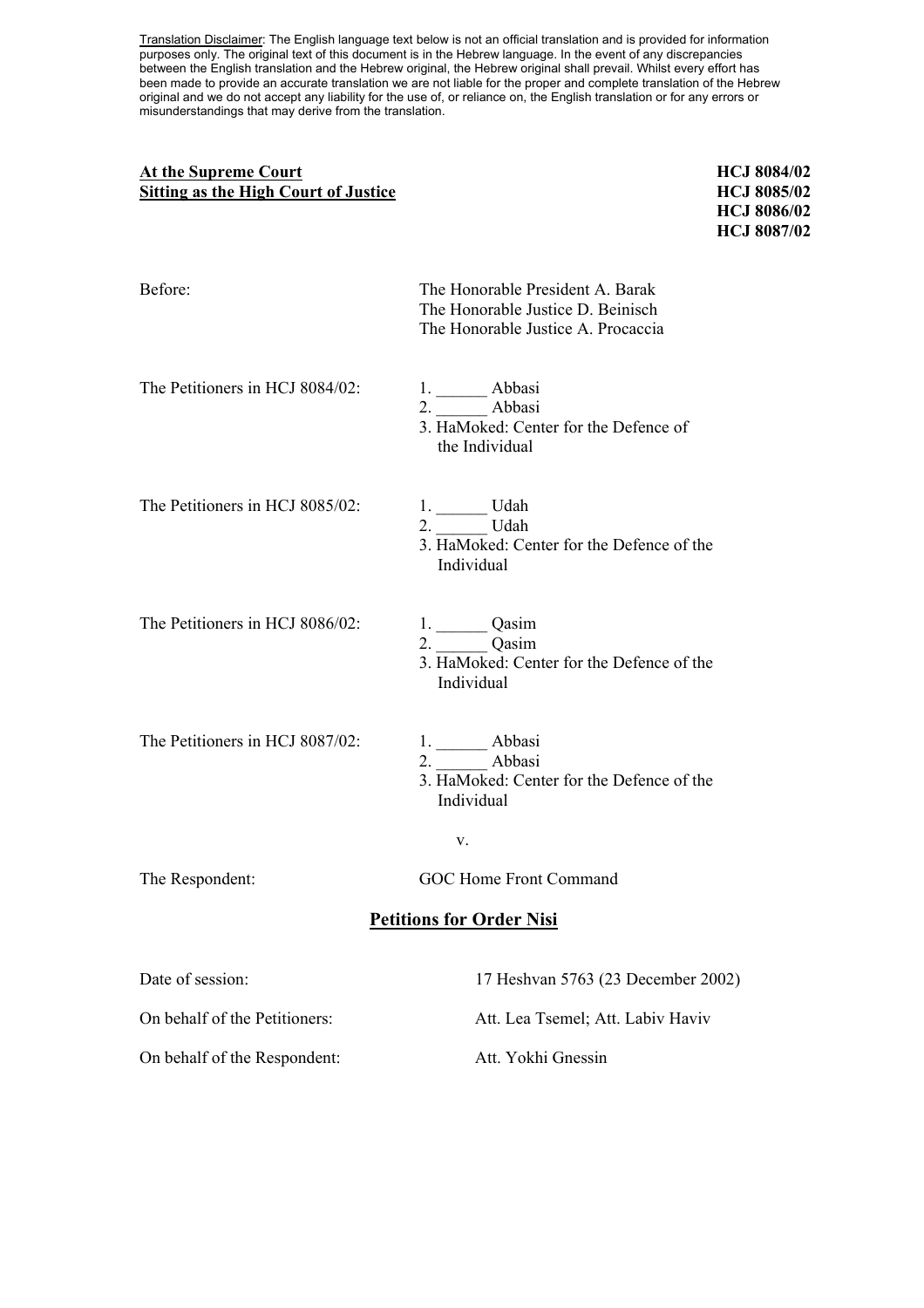# **Judgment**

### The President A. Barak:

## **Background**

- 1. The Petitioners are terrorists and their family members. They are residents of Israel. They reside in East Jerusalem. The terrorist-Petitioners are responsible for a suicide bombing, for other serious terror attacks and for attempts to commit such terror attacks. *Inter alia*, they are responsible for the suicide bombing at Moment Café in Jerusalem; for the terror attack at the Mount Scopus campus of the Hebrew University; for the terror attack at a Rishon Le-Ziyyon club; for the explosion of a gasoline tanker in Rishon Le-Ziyyon; for an attempted terror attack at the Pi Gelilot site by attaching explosives to a gasoline tanker; etc. As a result of their actions, thirty five people were killed, and more than two hundred others were injured. After the terrorist-Petitioners were arrested, the GOC Home Front Command (hereinafter: the Respondent) gave notice (on 5 September 2002) of his intention of issuing orders to confiscate the houses in which they resided, by virtue of Regulation 119 of the Defense (Emergency) Regulations – 1945 (hereinafter: the Defense (Emergency) Regulations). In the notices sent by the Respondent, it was stated that the house of the Petitioners in HCJ 8084/02 was designated for demolition, whereas the houses of the other Petitioners (in HCJ 8085/02, HCJ 8086/02 and HCJ 8087/02) were designated for sealing. The Petitioners filed (on 9 September 2002) their objections against the intention of demolishing and sealing their houses. The Respondent dismissed the objections and issued (on 18 September 2002) demolition and sealing orders against the Petitioners' houses. Meanwhile, an indictment was filed (on 12 September 2002) with the Jerusalem District Court (CrimApp 5071/02), charging the terrorist-Petitioners with many offenses, including murder, attempted murder, membership in a terror organization, aiding the enemy in a war, etc. Against this background – and before the case at the District Court was decided – the petitions before us were filed. Their goal is to prevent the demolition and sealing of the Petitioners' houses.
- 2. This Court issued (on 23 September 2002) a Temporary Injunction ordering the Respondent to "refrain from confiscating, sealing or demolishing the apartments which are the subject matter of the petitions". After we heard the parties' arguments (on 23 October 2002), the District Court convicted (on 5 November 2002) the terrorist-Petitioners of the offenses with which they were charged. It did so after they admitted the facts of the indictment. According to the Respondent's notice (of 7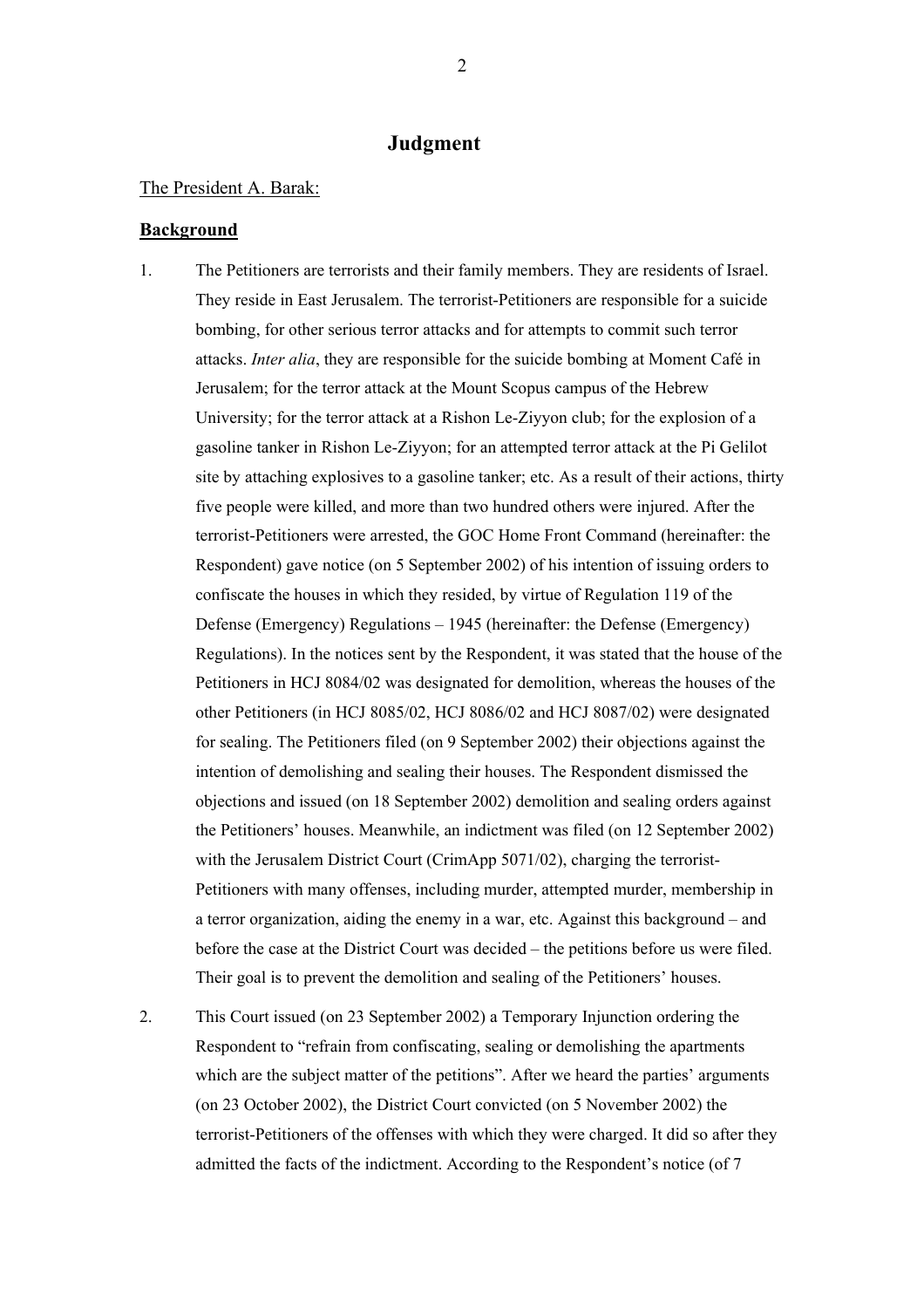November 2002), Petitioner 1 in HCJ 8086/02 was convicted, *inter alia*, of thirty five acts of murder and of 211 attempted murders. Petitioner 1 in HCJ 8084/02 was convicted of twenty six acts of murder and of 129 attempted murders. Petitioner 1 in HCJ 8085/02 was convicted of nine acts of murder and of 82 attempted murders, whereas Petitioner 1 in HCJ 8087/02 was convicted of 78 offenses of attempted murder, aiding and abetting murder and aiding and abetting attempted murders.

#### **The parties' arguments**

- 3. The Petitioners claim that the demolition orders issued against them should not be executed. The essence of their claims pertained to the existence of the criminal procedure that was being conducted against the terrorist-Petitioners. They argued that so long as the criminal proceeding was pending, there was no room to order the demolition or sealing of the Petitioners' houses. In view of the terrorist-Petitioners' conviction in the criminal proceeding conducted against them, based on their confession, and in view of the agreement formulated between the Petitioners and the criminal prosecution regarding the penalties for which the prosecution will argue in the sentencing hearing (on 15 December 2002), there is no longer any need to address these arguments of the Petitioners, and we will not do so. We will present here the Petitioners' claims of a more general nature, and those raised in their complementary summations (of 17 November 2002).
- 4. The Petitioners claim that no use should be made of Regulation 119 insofar as it is aimed against residents of the State. They point out the severe injury to the basic rights of the terrorist-Petitioners' family members who reside in the houses designated for demolition and sealing, while they had no connection with their terrorist activity. They claim that in Jerusalem itself, there is no belligerent activity which justifies taking such a severe step, and that therefore taking the steps of demolition and sealing is not justified under the circumstances of the case. They claim that the severe penalties to which they are expected to be sentenced in the criminal proceeding are sufficient to gain the deterrence and punishment which the Respondent seeks to achieve by damaging the houses. Therefore, once the band member Petitioners were punished in the criminal proceeding, adding the administrative sanction would result in the unnecessary penalization of their families. The Petitioners further claim that the acts of the Petitioner in HCJ 8084/02, whose house is the only one designated for demolition, are not the most severe compared to those of the other defendants, and therefore his house should not be demolished.

3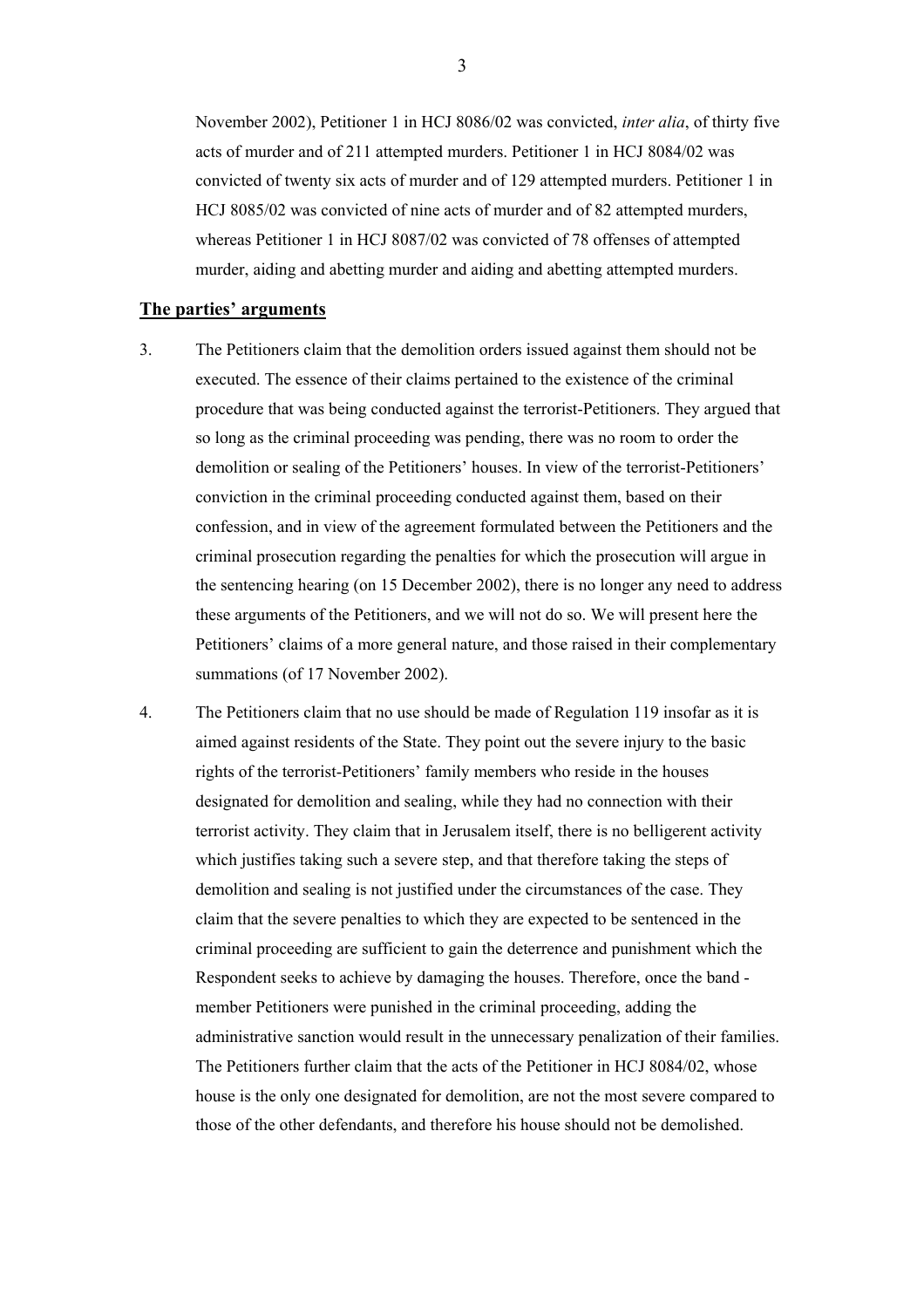5. The Respondent rejects the Petitioners' arguments. He claims that his authority to demolish and seal the Petitioners' houses is well established in current law (Regulation 119 of the Defense Regulations (1945)), and that in the circumstances of this case there is full justification for taking these steps. He argues that the great severity of the terrorist-Petitioners' acts justifies exercising Regulation 119 of the Defense (Emergency) Regulations. He claims that this measure of demolishing and sealing houses is an absolute necessity in view of the severe terror attack from which Israel is recently suffering. As for taking the step vis-à-vis residents of Israel, the Respondent claims that such measure has already been taken in the past, and that in view of the rise in the involvement of Israeli residents in terror activity, there is justification for taking this step also within the territory of the State.

#### **The normative framework**

- 6. The Respondent's acts are fixed in Regulation 119 of the Defense (Emergency) Regulations. These regulations are a "law in force prior to the commencement of the Basic Law" (Article 10 of the Basic Law: Human Dignity and Liberty), and therefore the Basic Law cannot derogate from the validity thereof. The revocation or modification of the Regulations is therefore a matter for the legislator. However, the interpretation of the Regulations has to be performed against the background of the Basic Laws. Therefore, the authority conferred upon the Respondent in Regulation 119 has to be exercised proportionately (see FHHCJ 2161/96 *Sharif v. GOC Home Front Command*, *Piskei Din* 50(1) 485, 489; hereinafter – the *Sharif* Affair). Against this background, we shall turn to the Petitioners' claims.
- 7. The main argument of the terrorist-Petitioners which has to be addressed is that the penalties to which they were sentenced in the criminal proceeding (which include, with respect to most of them, many cumulative life sentences) fulfill the needs of penalization and deterrence, and that therefore there is no room to make use, in the circumstances of the case, of Regulation 119 of the Defense (Emergency) Regulations. We cannot accept this argument of the Petitioners. On the matter of penalization, this Court has repeatedly ruled that the use of Regulation 119 is designed for the purpose of deterrence and not penalization:

**The authority conferred upon the Military Commander pursuant to Regulation 119 is not authority for collective punishment. The exercise thereof is not designed to punish the Petitioner's family. The authority is administrative, and its exercise is designed to deter, thus maintaining public**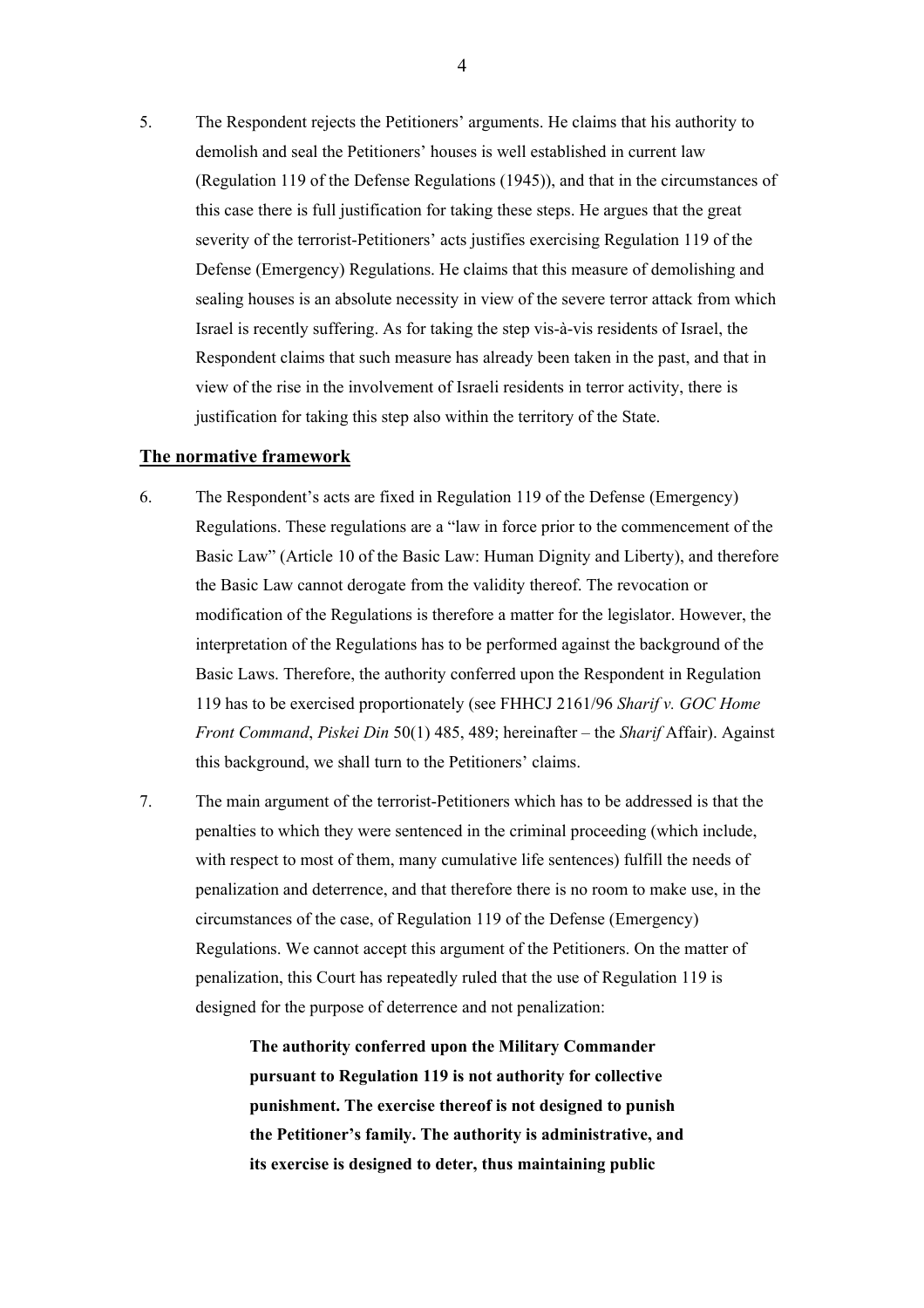**order** (HCJ 798/89 *Shukri v. The Minister of Defense* (not published; in Paragraph 3 of the Judgment)).

To emphasize, this authority is exercised only against the houses of the terrorists themselves, in which they resided and from which they sometimes left to commit the terror acts of which they were convicted. True, the outcome of this act of deterrence also hurts the terrorist's family, but this is not the purpose of the Regulation (HCJ 698/85 *Dejales v. Commander of the IDF forces in Judea and Samaria*, *Piskei Din* 40(2) 42, 44; HCJ 2006/97 *Ghanimat v. GOC Central Command*, *Piskei Din* 51(2) 651, 653-654; hereinafter – the *Ghanimat* Affair). Indeed, the claim that the Petitioners are expected to be sufficiently punished in the criminal proceeding, does not preclude exercising Regulation 119 of the Defense (Emergency) Regulations in order to achieve the deterrence goals thereof. Nor can I accept the Petitioners' claim that the prison sentences given to them are sufficient to fulfill the needs of deterrence. The deterrence of terrorists who are frequently prepared to sacrifice their lives to achieve their goals is a complex matter (HCJ 1730/96 *Sabih v. Commander of the IDF forces*, *Piskei Din* 50(1) 353, 361; the *Ghanimat* Affair, at p. 653-654). Often, the criminal penalties which the terrorists are expected to face in the criminal proceeding are insufficient for deterring them. The Respondent has expressed his position that this move of demolishing houses in which terrorists reside has a deterrent effect on terror (Paragraph 48 of the Respondent's Answer of 16 October 2002). We do not deem, in the circumstances of the case, to intervene in this position.

- 8. Also the Petitioners' other arguments should be dismissed. The Respondent has exercised his discretion lawfully. He took into account the great severity of the acts of the terrorist-Petitioners (HCJ 2722/92 *Alamarin v. IDF Commander in the Gaza Strip*, *Piskei Din* 46(3) 693, 700), and in view of this severity decided to resort to the severe measure of exercising Regulation 119 of the Defense Regulations. True, the houses are located inside the territory of Israel, but it has already been ruled that such houses too are subject to the authority of demolition by virtue of the Defense Regulations (the *Sharif* Affair, p. 489). As in the *Sharif* Affair, in this case too the Petitioners have failed to establish their claim that the demolition policy is implemented in a discriminatory manner, considering the severity of the acts attributed to the terrorist-Petitioners (*Id*., p. 489).
- 9. The Petitioners are right to claim that the Respondent is required to act with proportionateness. Under the circumstances of the case – and in view of the great severity of the terrorist-Petitioners' acts, the Respondent's action is proportionate. In HCJ 8085/02 it was decided to seal the second floor of the building in which the

5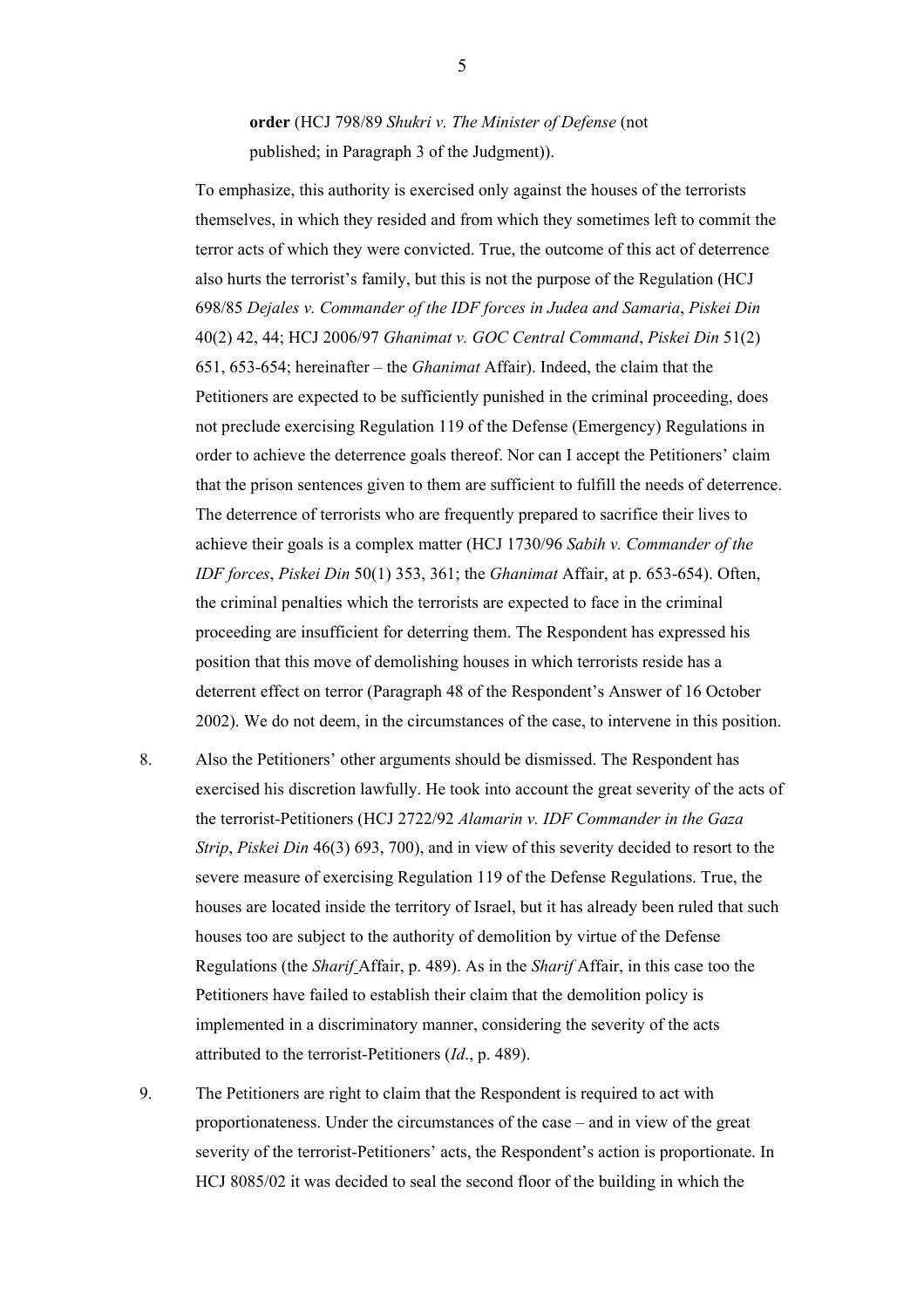Petitioner and his family resided, and not to harm the first floor on which another family lives. So it was done also in HCJ 8086/02 (where it was decided to seal the first floor and not harm the second and third floors) and in HCJ 8087/02 (where it was decided to seal the first floor and not harm the other floors). It was decided to demolish the house of the Petitioner in HCJ 8084/02 since it is a one-story house in which the Petitioner lived with his family. The Respondent agreed to diminish the force of the blast in view of the fear of damaging nearby houses. The Petitioners' claim whereby, considering the reduced degree of involvement by the terrorist-Petitioner (in HCJ 8084/02) in the band's activity, there is no room to demolish his house, should be dismissed, because the Respondent's refraining from demolishing the other Petitioners' houses results, as we have seen, from considerations which are inapplicable to the said Petitioner's case. The Petitioner's actions are severe enough to justify the step that is taken against him.

10. The Petitioners claimed, based on a professional opinion which they submitted to us, that sealing the houses would cause damage to the residents of the other parts of the houses, and could even cause them to collapse. The Petitioners further claim that demolishing the house of the Petitioner in HCJ 8084/02 could still cause damage to surrounding houses. We have perused the opinion, and the Respondent too has it before him. The Respondent has undertaken "to take the steps necessary to avoid causing damage to buildings to which the orders do not apply, and to this end, the Respondent has decided that the execution of the orders be performed under engineering supervision in the field" (Paragraph 4 of the Respondent's notice of 21 November 2002). The Respondent is presumed to peruse the opinion of the Petitioners' expert before exercising Regulation 119 of the Defense Regulations. Against this background, the Respondent's undertaking is sufficient to dismiss the Petitioners' claims on this matter.

*Judge Containers Containers Containers Containers Containers* **<b>***Containers* 

The Petitions are denied.

The President

#### Justice D. Beinisch:

I agree.

Justice A. Procaccia:

I agree.

6